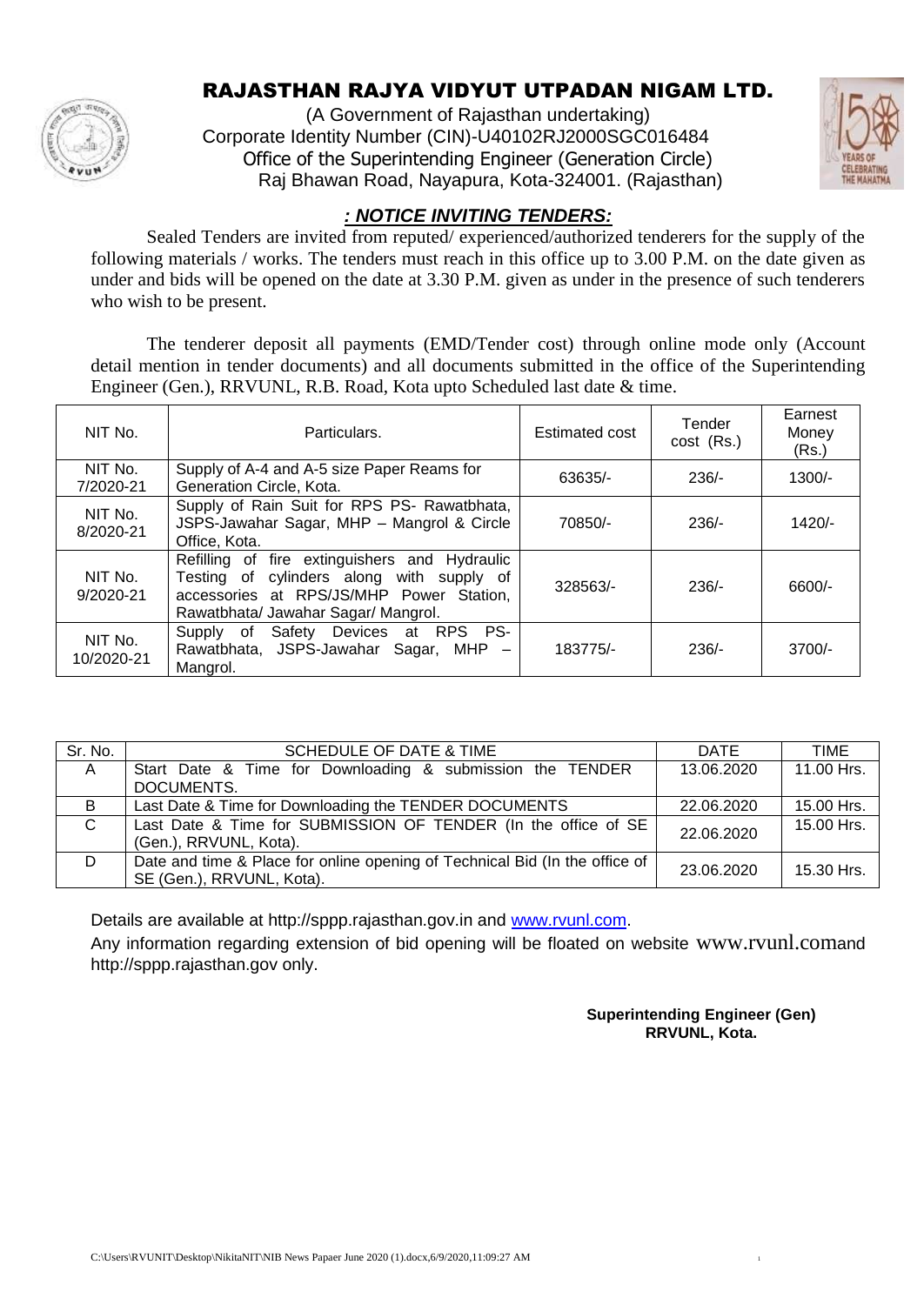

### RAJASTHAN RAJYA VIDYUT UTPADAN NIGAM LTD.

(A Government of Rajasthan undertaking) Corporate Identity Number (CIN)-U40102RJ2000SGC016484 Office of the Superintending Engineer (Generation Circle) Raj Bhawan Road, Nayapura, Kota-324001. (Rajasthan)



**Email: se.gen.kota.@rrvun.com**

### **NOTICE INVITING E-TENDER**

Superintending Engineer (Gen.), Kota on behalf of Rajasthan Rajya Vidyut Utpadan Nigam Ltd. invites online tender for e-procurement through website http://eproc.rajasthan.gov.in from bidders of following works. Details of tender and qualifying requirement are available on departmental website www.rvunl.comand tender can be downloaded / submitted on e-procurement website [http://eproc.rajasthan.gov.in](http://eproc.rajasthan.gov.in/)  $PIRI$ 

| NIT No.                       | Particulars.                                                                                                                                                                             | Estimated<br>cost | Tender<br>cost | Earnest<br>Money                                                                                                  | <b>KIOL</b><br>Tender<br>processi<br>ng fee |
|-------------------------------|------------------------------------------------------------------------------------------------------------------------------------------------------------------------------------------|-------------------|----------------|-------------------------------------------------------------------------------------------------------------------|---------------------------------------------|
| TN-<br>10/2020-<br>21/Civil   | Fabrication & Erection of Trash<br>Rack at MHP, Mangrol,<br>Baran<br>(Raj.).                                                                                                             | 5.61 Lacs         | $236/-$        | Rs. 11,220/-@2% or Rs.<br>2,805/- @1/2 % for<br>registered contractor in<br>SE (Gen.), Kota/CE<br>(Civil), Jaipur | 500/-                                       |
| TN-<br>11/2020-<br>21/Civil   | <b>Emergency repair and Maintenance</b><br>work for<br>protection<br>of<br>Main<br>approach road of Jawahar Sagar<br>Power Station, Bundi.                                               | 15.27 Lacs        | $236/-$        | Rs. 30,540/-@2% or Rs.<br>7,635/- @1/2 % for<br>registered contractor in<br>SE (Gen.), Kota/CE<br>(Civil), Jaipur | 500/-                                       |
| TN-<br>12/2020-<br>21/Civil   | Repair and maintenance of drain<br>and providing Cow Catcher at main<br>approach road at RPS Power<br>Station, Rawatbhata.                                                               | 16.20 Lacs        | $236/-$        | Rs. 32,400/-@2% or Rs.<br>8,100/- @1/2 % for<br>registered contractor in<br>SE (Gen.), Kota/CE<br>(Civil), Jaipur | $500/-$                                     |
| TN-<br>13/2020-<br>21/Civil   | Annual repair of roof leakage at<br>Main Power House in JS PS,<br>Jawahar Sagar, Bundi (Raj.).                                                                                           | 7.70 Lacs         | $236/-$        | Rs. 15400/-@2% or Rs.<br>3,850/- @1/2 % for<br>registered contractor in<br>SE (Gen.), Kota/CE<br>(Civil), Jaipur  | 500/-                                       |
| TN-<br>14/2020-<br>21/Civil   | Annual repair of roof leakage for<br>RPS PS Colony & RPS Power<br>Station at Rawatbhata.                                                                                                 | 15.22 Lacs        | $236/-$        | Rs. 30,440/-@2% or Rs.<br>7,610/- @1/2 % for<br>registered contractor in<br>SE (Gen.), Kota/CE<br>(Civil), Jaipur | $500/-$                                     |
| TN-<br>15/2020-<br>21/Civil   | Annual Contract for Day to day civil<br>works at Main Power House<br>Building and Staff Colony at JS PS,<br>Jawahar Sagar, Bundi (Raj.).                                                 | 17.81 Lacs        | $236/-$        | Rs. 35,620/-@2% or Rs.<br>8,905/- @1/2 % for<br>registered contractor in<br>SE (Gen.), Kota/CE<br>(Civil), Jaipur | $500/-$                                     |
| TN-<br>16/2020-<br>21/Civil   | Annual contract for Day to day civil<br>for RPS PS colony and Main Power<br>House at RPS PS, Rawatbhata.                                                                                 | 13.68 Lacs        | $236/-$        | Rs. 27,360/-@2% or Rs.<br>6,840/- @1/2 % for<br>registered contractor in<br>SE (Gen.), Kota/CE<br>(Civil), Jaipur | 500/-                                       |
| $TN-$<br>17/2020-<br>21/Civil | Annual Contract for Day to day<br>repair Maintenance for sanitary &<br>sewerage system for residential<br>buildings and Main Power House at<br>JS PS, Jawahar Sagar,<br>Bundi<br>(Raj.). | 8.48 Lacs         | $236/-$        | Rs. 16,960/-@2% or Rs.<br>4,240/- @1/2 % for<br>registered contractor in<br>SE (Gen.), Kota/CE<br>(Civil), Jaipur | $500/-$                                     |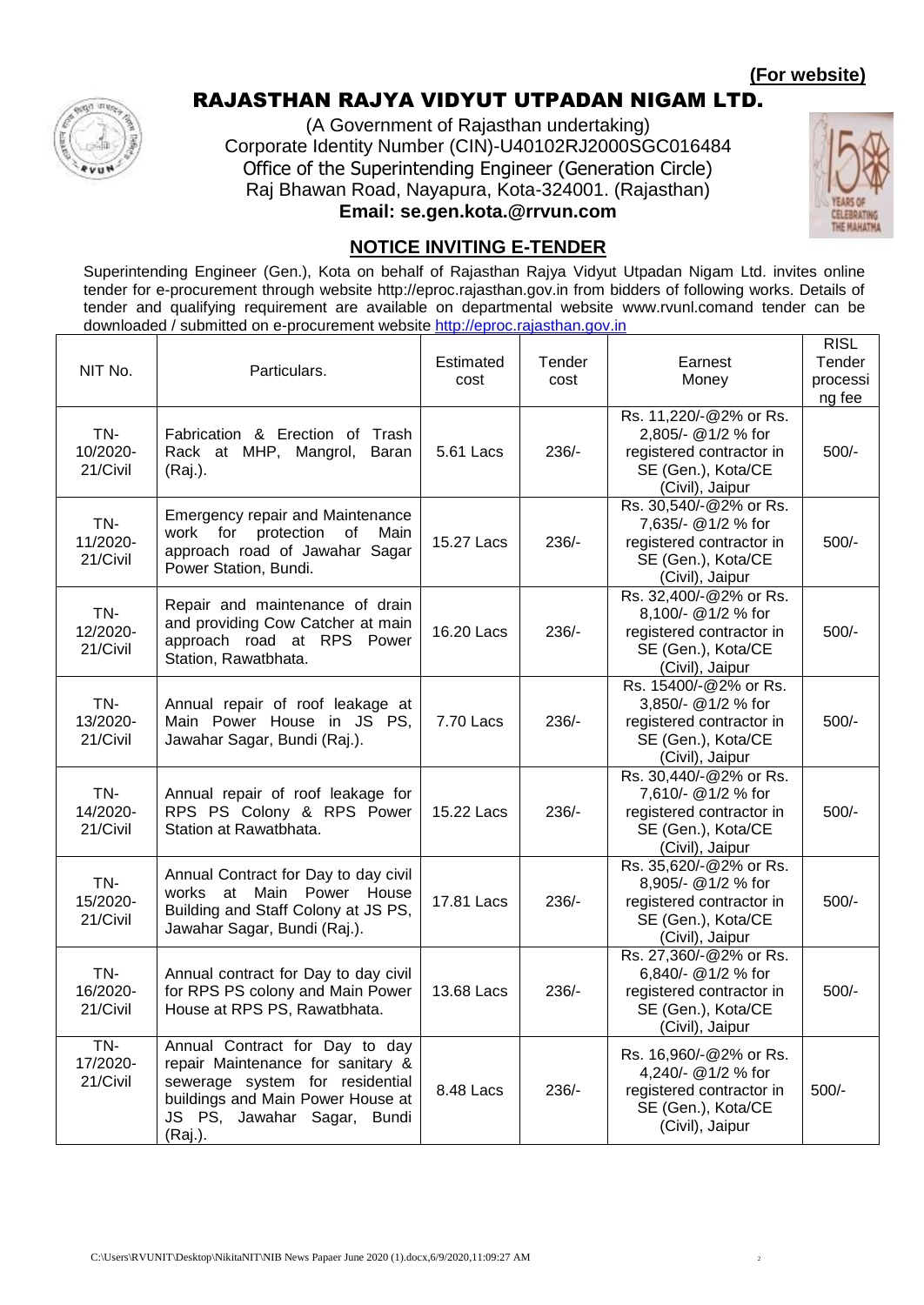#### **TENDER EVENT**

| Sr. No. | SCHEDULE OF DATE & TIME                                                                                                                                                                                                                                              | <b>DATE</b> | <b>TIME</b> |
|---------|----------------------------------------------------------------------------------------------------------------------------------------------------------------------------------------------------------------------------------------------------------------------|-------------|-------------|
| A       | Start Date & Time for Downloading the TENDER DOCUMENTS.                                                                                                                                                                                                              | 13.06.2020  | 11.00 Hrs.  |
| B       | Start Date & Time for ONLINESUBMISSION OF TENDER                                                                                                                                                                                                                     | 13.06.2020  | 13.00 Hrs.  |
| C       | Last Date & Time for Downloading the TENDER DOCUMENTS                                                                                                                                                                                                                | 24.06.2020  | 17.00 Hrs.  |
| D       | Last Date & Time for ONLINE SUBMISSION OF TENDER                                                                                                                                                                                                                     | 24.06.2020  | 17.00 Hrs.  |
| E       | LAST DATE FOR INTIMATION OF UTR FOR TOTAL AMOUNT<br>DEPOSITED AGAINST EMD, BID COST AND BID PROCESSING FEE<br>THROUGH E-MAIL/ IN PERSON/ BY POST ALONG WITH BID<br>APPLICATION FORM AS ATTACHED WITH BID DOCUMENT IN THE<br>OFFICE OF SE(GEN), RAJ BHAWAN ROAD KOTA. | 24.06.2020  | 12.00 Hrs.  |
| F.      | Date and time & Place for online opening of Technical Bid (In the office of<br>SE (Gen.), RRVUNL, Kota).                                                                                                                                                             | 25.06.2020  | 15.30 Hrs.  |

**Note:-**

1. All bidders are mandated to get enrolled on the e-procurement portal http://eproc.rajasthan.gov.in in order to download the tender documents & other particulars in the subsequent bidding process.

- 2. The tenderer shall deposit the tender processing fee and EMD through online mode only as per tender documents and tender application Form must be submitted in the office of the Superintending Engineer (Gen.), RRVUNL, R.B. Road, Kota.
- 3. Any Corrigendum/amendment, if any will be issued on [http://eproc.rajasthan.gov.in,](http://eproc.rajasthan.gov.in/) www.energy.rajasthan.gov.in/rvunl and http://sppp.rajasthan.gov.in

**Superintending Engineer (Gen) RRVUNL, Kota.**